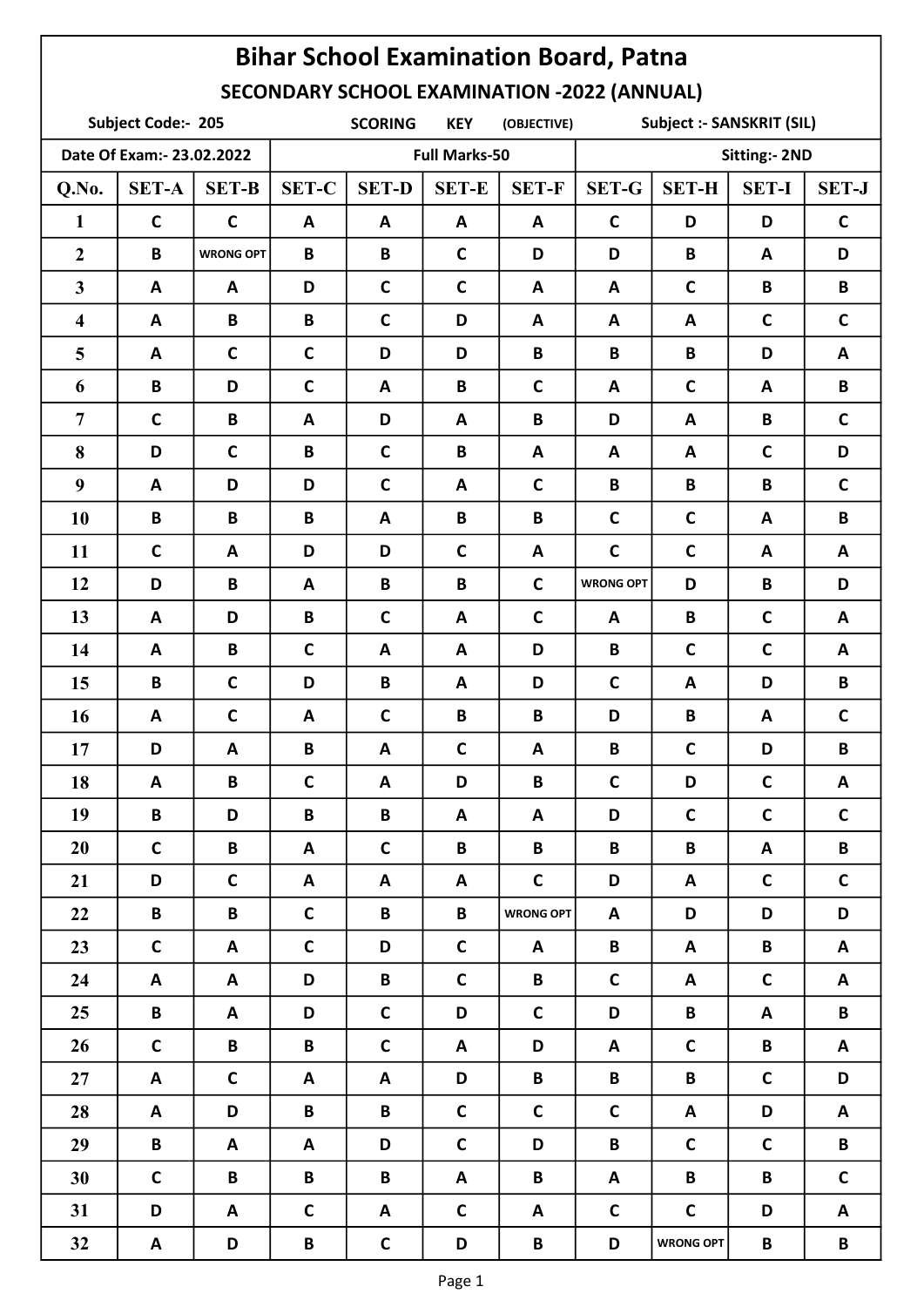| Subject Code:- 205        |              |                  |                      | <b>SCORING</b>  | <b>KEY</b>       | (OBJECTIVE)     | <b>Subject :- SANSKRIT (SIL)</b> |              |                      |                  |
|---------------------------|--------------|------------------|----------------------|-----------------|------------------|-----------------|----------------------------------|--------------|----------------------|------------------|
| Date Of Exam:- 23.02.2022 |              |                  | <b>Full Marks-50</b> |                 |                  |                 |                                  |              | <b>Sitting:- 2ND</b> |                  |
| Q.No.                     | <b>SET-A</b> | <b>SET-B</b>     | <b>SET-C</b>         | <b>SET-D</b>    | <b>SET-E</b>     | <b>SET-F</b>    | <b>SET-G</b>                     | <b>SET-H</b> | <b>SET-I</b>         | <b>SET-J</b>     |
| 33                        | B            | A                | A                    | $\mathsf{C}$    | A                | D               | B                                | A            | $\mathbf c$          | $\mathsf{C}$     |
| 34                        | $\mathbf C$  | A                | A                    | D               | A                | B               | $\mathbf C$                      | B            | A                    | $\mathsf{C}$     |
| 35                        | D            | B                | A                    | D               | B                | $\mathsf{C}$    | A                                | $\mathbf C$  | B                    | D                |
| 36                        | A            | $\mathbf C$      | B                    | $\, {\bf B}$    | A                | $\mathsf{C}$    | $\mathbf B$                      | D            | $\mathbf c$          | A                |
| 37                        | B            | B                | $\mathsf{C}$         | A               | D                | A               | $\mathsf{C}$                     | B            | A                    | D                |
| 38                        | $\mathbf C$  | A                | D                    | B               | A                | B               | D                                | $\mathbf C$  | A                    | $\mathbf C$      |
| 39                        | B            | $\mathbf C$      | A                    | A               | B                | D               | $\mathbf C$                      | D            | B                    | $\mathsf{C}$     |
| 40                        | A            | B                | B                    | $\, {\bf B}$    | $\mathbf C$      | B               | B                                | B            | $\mathsf{C}$         | A                |
| 41                        | A            | D                | A                    | D               | $\mathbf C$      | $\mathsf{C}$    | A                                | $\mathbf C$  | $\mathsf{C}$         | $\mathbf{A}$     |
| 42                        | D            | $\mathbf B$      | B                    | A               | <b>WRONG OPT</b> | B               | $\mathbf C$                      | D            | <b>WRONG OPT</b>     | B                |
| 43                        | A            | $\mathbf C$      | $\mathbf C$          | B               | $\mathbf{A}$     | A               | $\mathbf C$                      | A            | A                    | D                |
| 44                        | A            | $\boldsymbol{A}$ | $\mathbf C$          | $\mathbf C$     | B                | A               | D                                | A            | B                    | B                |
| 45                        | B            | $\mathbf B$      | D                    | D               | $\mathbf C$      | A               | D                                | $\, {\bf B}$ | $\mathsf{C}$         | $\mathbf C$      |
| 46                        | $\mathbf C$  | $\mathsf{C}$     | A                    | A               | D                | B               | B                                | A            | D                    | $\mathbf C$      |
| 47                        | B            | $\boldsymbol{A}$ | D                    | $\, {\bf B}$    | B                | $\mathsf{C}$    | A                                | D            | B                    | A                |
| 48                        | A            | A                | $\mathbf C$          | $\mathbf C$     | $\mathsf{C}$     | D               | B                                | A            | $\mathbf c$          | B                |
| 49                        | $\mathbf c$  | B                | $\mathbf C$          | $\, {\bf B}$    | D                | A               | A                                | B            | D                    | D                |
| 50                        | B            | $\mathbf C$      | A                    | A               | B                | B               | B                                | $\mathbf C$  | $\pmb B$             | B                |
| 51                        | A            | A                | $\mathsf C$          | $\mathbf C$     | $\mathsf{A}$     | $\mathsf C$     | D                                | A            | $\mathbf C$          | D                |
| 52                        | B            | $\mathsf{C}$     | D                    | $\, {\bf B} \,$ | D                | D               | $\mathbf B$                      | B            | D                    | A                |
| 53                        | D            | $\mathsf{C}$     | B                    | A               | A                | $\, {\bf B} \,$ | $\mathsf{C}$                     | $\mathsf{C}$ | A                    | B                |
| 54                        | B            | D                | $\mathsf{C}$         | A               | A                | $\mathsf{C}$    | A                                | $\mathsf{C}$ | A                    | $\mathsf{C}$     |
| 55                        | $\mathsf C$  | D                | A                    | A               | $\mathbf B$      | A               | $\mathbf{B}$                     | D            | $\mathbf B$          | D                |
| 56                        | $\mathsf{C}$ | $\, {\bf B} \,$  | $\, {\bf B} \,$      | $\mathsf B$     | $\mathsf{C}$     | $\, {\bf B} \,$ | $\mathsf{C}$                     | A            | A                    | A                |
| 57                        | A            | A                | $\mathsf C$          | $\mathsf{C}$    | B                | $\mathsf C$     | A                                | D            | D                    | B                |
| 58                        | B            | B                | D                    | D               | A                | D               | A                                | $\mathsf{C}$ | A                    | $\mathsf{C}$     |
| 59                        | D            | A                | $\mathsf{C}$         | A               | $\mathsf{C}$     | $\mathsf{C}$    | $\mathbf B$                      | $\mathsf{C}$ | B                    | B                |
| 60                        | B            | B                | B                    | $\mathbf B$     | B                | B               | $\mathsf{C}$                     | A            | $\mathsf{C}$         | A                |
| 61                        | A            | $\mathsf C$      | D                    | A               | D                | $\mathsf C$     | A                                | A            | $\mathsf{C}$         | $\mathsf{C}$     |
| 62                        | $\mathbf{C}$ | D                | B                    | D               | A                | D               | $\mathbf B$                      | B            | B                    | <b>WRONG OPT</b> |
| 63                        | $\mathbf C$  | B                | $\mathsf C$          | A               | B                | A               | $\mathsf{C}$                     | D            | A                    | A                |
| 64                        | D            | $\mathsf{C}$     | A                    | $\mathsf{A}$    | $\mathsf{C}$     | A               | $\mathsf{C}$                     | B            | A                    | B                |
| 65                        | D            | A                | $\mathbf B$          | $\, {\bf B} \,$ | D                | B               | D                                | $\mathsf{C}$ | A                    | $\mathsf{C}$     |
| 66                        | B            | B                | $\mathsf C$          | $\mathsf C$     | A                | A               | A                                | $\mathsf{C}$ | $\, {\bf B} \,$      | D                |